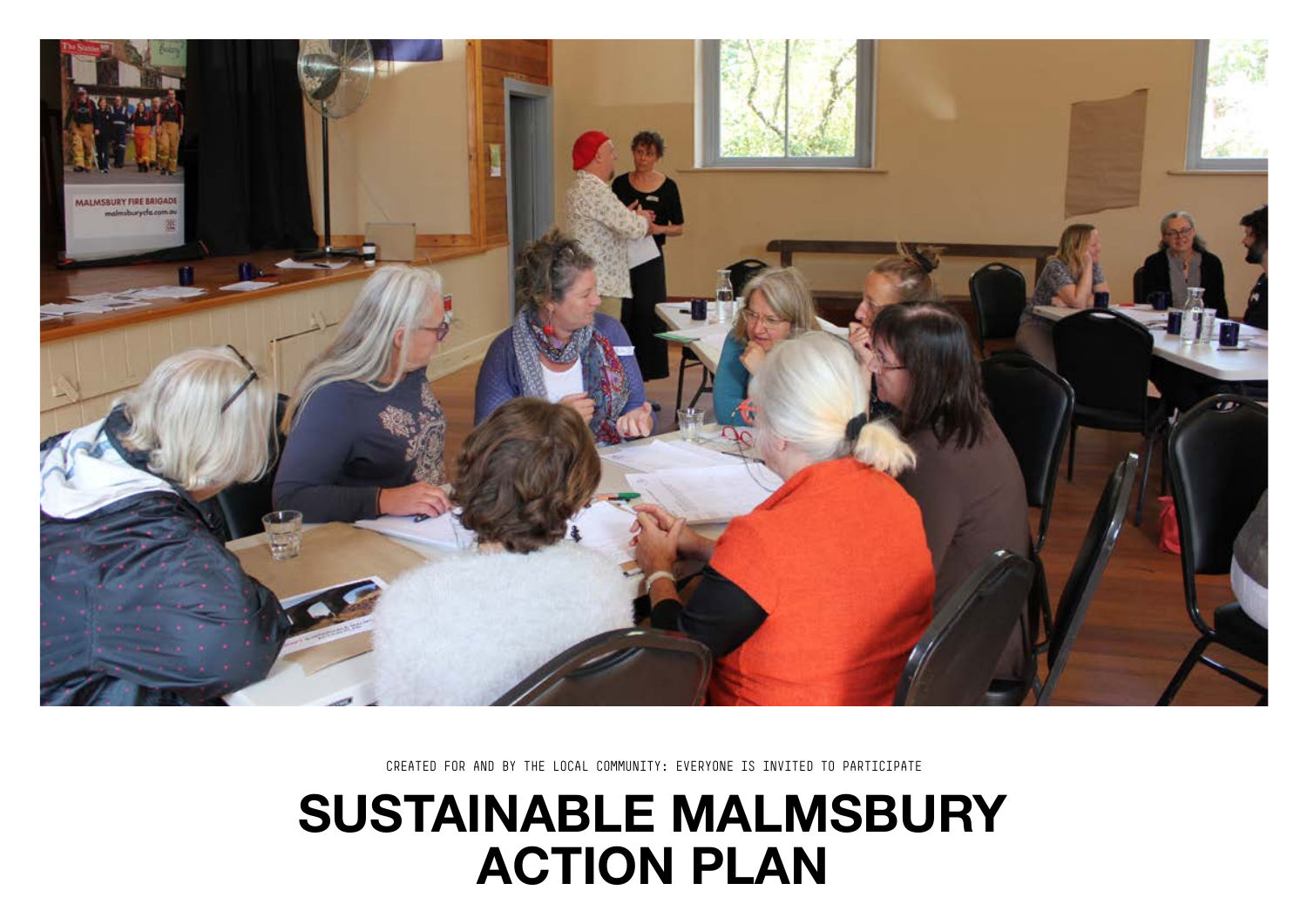### **Contents**

[WORKING TOGETHER](#page-2-0)

| WORKING TOGETHER                                                          | З               |
|---------------------------------------------------------------------------|-----------------|
| <b>GOAL: ZERO NET EMISSIONS</b>                                           | 4               |
| PERSONAL ACTIONS                                                          | 4               |
| COMMUNITY ACTION: ENERGY EFFICIENCY INITIATIVE                            | 5               |
| COMMUNITY ACTION: ZERO NET EMISSIONS: COMMUNITY SOLAR ON LOCAL BUSINESSES | 5               |
| GOAL: RESOURCE WISE                                                       | 6               |
| PERSONAL ACTIONS                                                          | 6               |
| <b>COMMUNITY ACTION: GREEN WASTE CHIPPING SERVICE</b>                     | $\overline{7}$  |
| COMMUNITY ACTION: SHARING AND REUSE OF HARD RESOURCES                     | $\overline{7}$  |
| GOAL: GROW A SUSTAINABLE, RESILIENT AND CONNECTED COMMUNITY               | 8               |
| PERSONAL ACTIONS                                                          | 8               |
| <b>COMMUNITY ACTION: MALMSBURY FOOD WEB</b>                               | 9               |
| <b>GETTING IT DONE!</b>                                                   | 10              |
| RESOURCING OUR ACTIONS                                                    | 10 <sub>1</sub> |
| <b>HOW WE CREATED THIS PLAN</b>                                           | 11              |
| THANK YOU!                                                                | 12              |
| APPENDIX: ACTIONS: COMPLETE BRAINSTORM                                    | 13              |
| APPENDIX: GOALS: COMPLETE BRAINSTORM                                      | 14              |
| APPENDIX: RESOURCES AND READINGS SUGGESTED BY PARTICIPANTS                | 15 <sub>1</sub> |
|                                                                           |                 |



THIS PLAN WAS FUNDED BY MACEDON RANGES SHIRE COUNCIL AND SUPPORTED BY HIP V. HYPE SUSTAINABILITY

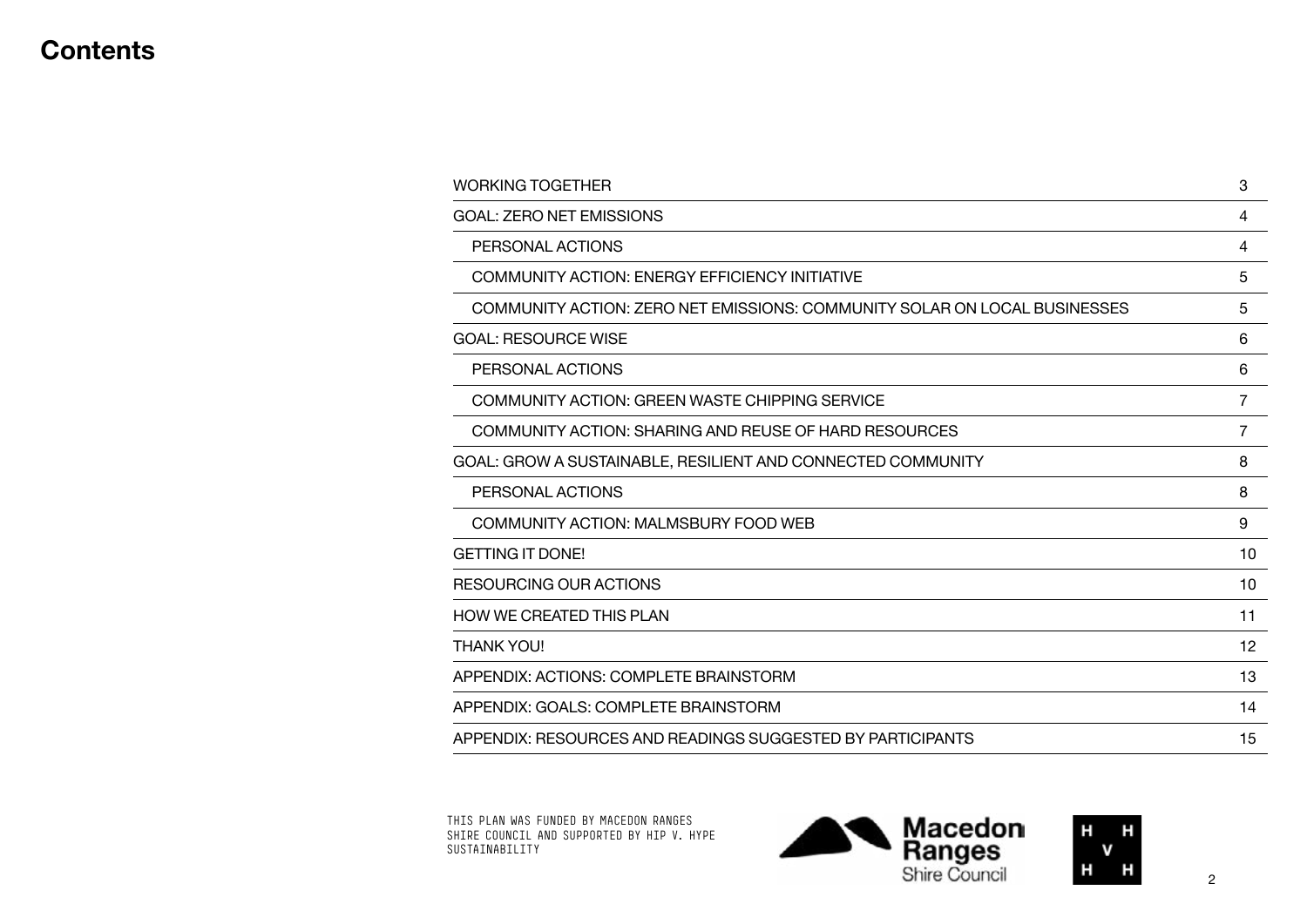This plan was created through a series of workshops (see page 11 for more details). In the first workshop we created agreements of how we will work together:

- \_ Listening without interruption
- \_ 'Stepping up' and 'stepping back'
- Freedom to express
- \_ Respect and allow vulnerability and emotion
- \_ Let the process build trust
- \_ Create space for the 'introverts'
- \_ Acknowledge conflict through respectful process
- \_ Embrace diversity of opinion
- Use this process to build a positive social network
- \_ Right to 'be silent' and make a contribution in your own way
- \_ Encourage contributions and connections to other social networks
- \_ Operate flexibly to allow responsiveness

These agreements really demonstrate the culture and strength of the Malmsbury community. There is willingness to collaborate, listen to different opinions and bring people along. This culture creates a great foundation from which this Plan can be take from idea into reality.

Everyone in Malmbury should be proud of our community and all we have achieved to date.



### <span id="page-2-0"></span>Working together

This Plan was created by and for the Malmsbury community.

Finalised in February 2019, it outlines the sustainability goals of the Malmsbury community along with a set of personal and community actions that can help bring these goals to life.

Everyone is invited to participate! Take the personal actions in your home or workplace. Check out the community action sections in the following pages to find out how to get involved or keep an eye out around town and in the Malmsbury Mail for updates.

If you're looking for inspiration for more actions, the appendix includes the entire brainstorm of action ideas that emerged in the workshops.

PARTICIPANTS FROM WORKSHOP NUMBER 3, FEBRUARY 2019.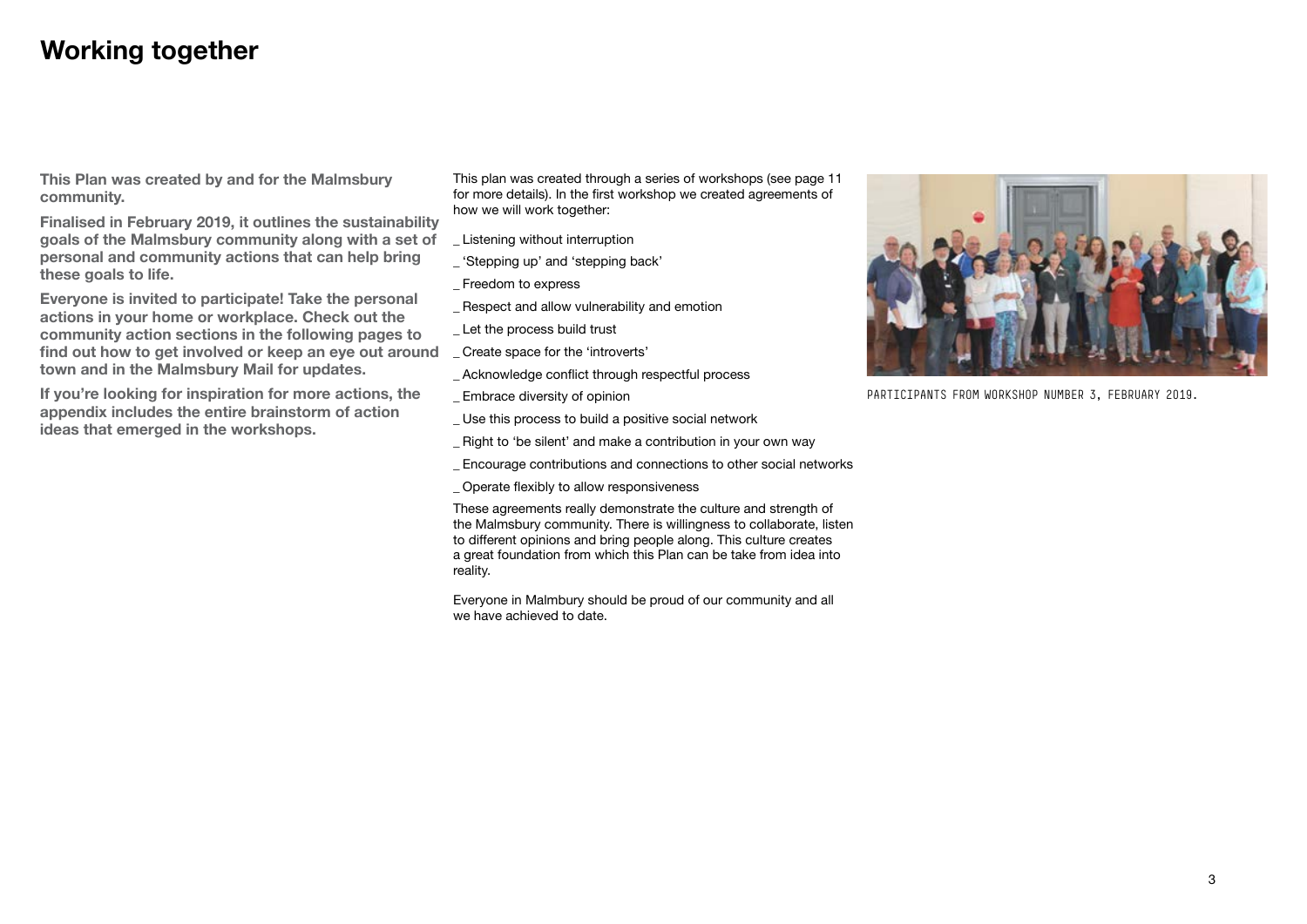### <span id="page-3-0"></span>Goal: Zero Net Emissions

#### PERSONAL ACTIONS

- \_ Wash your clothes in cold water.
- Minimise the area to be heated or cooled by closing doors to areas of your home you're not using – 'zoning' your home. Set your thermostat between 18°C and 20°C for living areas – every degree higher can increase your bill by up to 10 percent.
- Switch to [GreenPower](https://www.greenpower.gov.au/) through your electricity retailer.
- \_ Install a solar system on your home or business. If you need support, [MASH](http://mash.org.au/what-is-mash/) (run by Central Victorian Greenhouse Alliance) runs solar bulk buy programs in the Macedon region.
- Advanced: Switch your household to all-electric with solar.

If you're not sure where to start, here are some suggestions:

Malmsbury will make a contribution to climate change mitigation. We are joining the global community of business, governments, groups, towns, cities and local councils also working toward zero net emissions.

The breadth of this goal means that as actions are completed, we can develop new, relevant actions for an ongoing journey toward zero net emissions.

By aiming for 'Zero Net' (rather than 'zero') we acknowledge that we all create emissions in the natural course of life. However, over time, we have the potential to significantly reduce emissions and counteract any remaining emissions through local carbon sequestration or offset projects.

You can help Malmsbury reach zero net emission by taking personal action or participating in a shared community action.

#### MASH RUN LOCAL SOLAR BULK BUY PROGRAMS TO MAKE IT EASIER TO BUY SOLAR, KNOWING YOU'LL GET THE INFORMATION AND SUPPORT YOU



NEED.

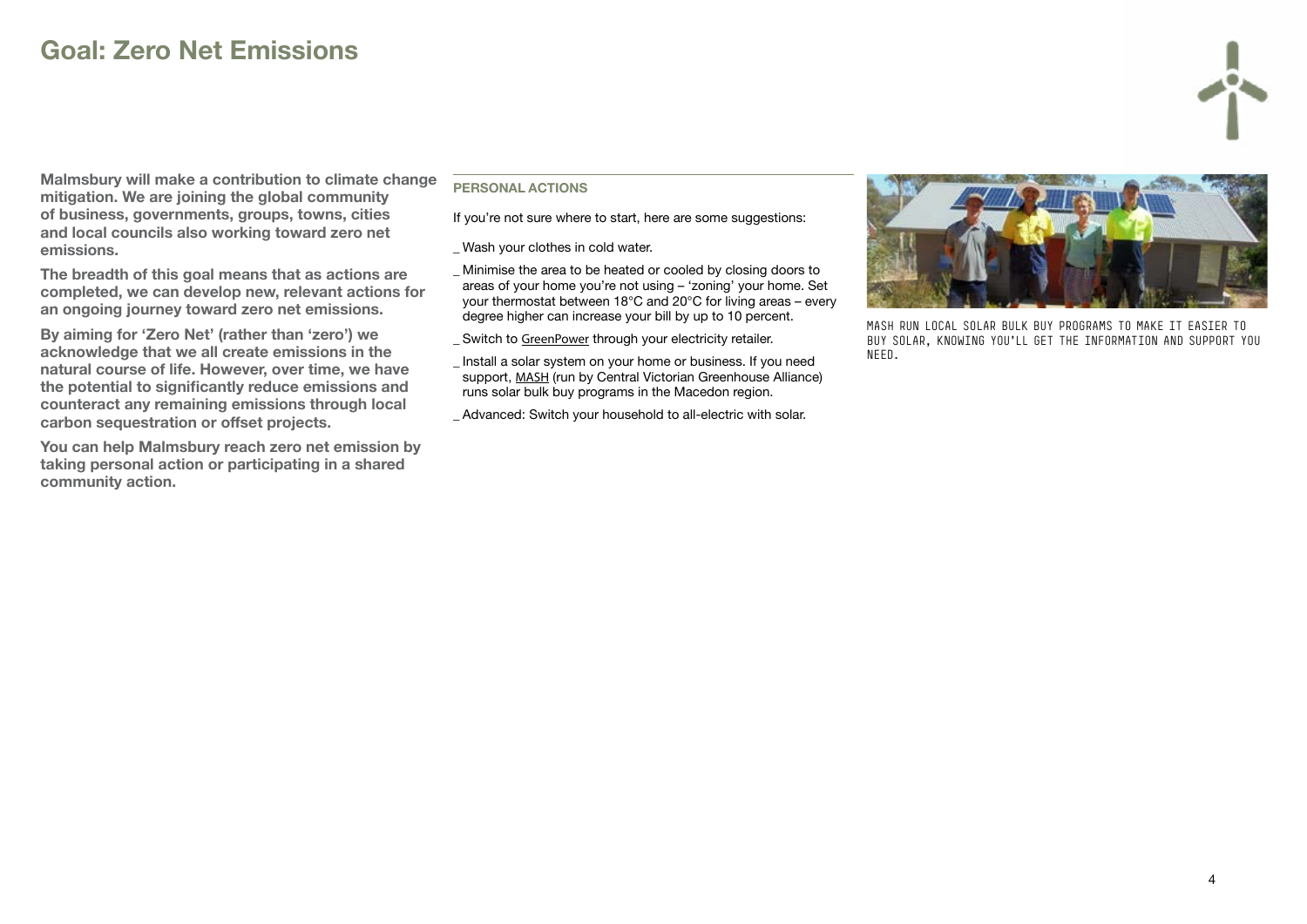### <span id="page-4-0"></span>Goal: Zero Net Emissions

#### COMMUNITY ACTION: ENERGY EFFICIENCY INITIATIVE

A local energy efficiency auditing scheme for local households and businesses.

#### Why

This action will help locals reduce energy use while maintaining a comfortable home or business and reducing energy bill costs. This action can deliver climate change mitigation while supporting more healthy, affordable living.

#### How we'll do it

- \_ Obtain Malmsbury data to see how much energy we are using. Malmsbury doesn't have town gas. Access Powercor suburb data online. Consider ways to obtain data on transport energy use. Publish this in the Malmsbury Mail along with publicising this energy efficiency initiative.
- Gauge interest and get sign-ups. Use community connections, Malmsbury Mail and local media channels to attract households and businesses to the project.
- Draw on existing local experts to train others in the community.
- \_ Build simple audit methodology linked to specific retrofit actions and changes in behaviour.
- \_ Consider the use of the Victorian Residential Efficiency Scorecard or develop own checklist (e.g draughts, insulation, lighting, heating/cooling, appliances, hot water, solar PV, transport behaviours)
- \_ Consider how existing local institutions and community groups could get involved and support recruitment and behaviour change.
- \_ Provide information on existing schemes and consider the need for a grant to support households to implement actions.
- \_ Continue to publish Malmsbury energy use in every edition of the Malmsbury mail and a tip for householders and businesses to reduce their energy use.

Liaise with local solar experts to consider which organisations/ businesses/community infrastructure would benefit from solar.

Develop a 1-2 page pitch to give to potential business/ organisations who may be keen to install solar.

#### Get involved

David Perry and Kathryn Allen are collaborating on this action. If you are interested in supporting the delivery of this action or if you would like to improve efficiency in your house or business, please keep an eye on the Malmsbury Mail for more information.

#### COMMUNITY ACTION: ZERO NET EMISSIONS: COMMUNITY SOLAR ON LOCAL BUSINESSES

Work with Macedon Ranges Sustainability Group to identify local businesses for a community donation or investment model solar

project.

#### Why

Can reduce fossil fuel use in the local area, focusing on high energy users first to maximise the impact.

#### How we'll do it

\_ Contact potential project partners (e.g. Macedon Ranges

- Sustainability Group).
- 
- Confirm delivery model.
- 
- would like to be involved.
- 

\_ Individually contact local businesses/organisations to see if they

\_ Use local media (Malmsbury Mail, Midland Express, Kyneton Connect, Facebook, Kyneton Co-op etc) to gain broader community support and invite people to invest.

#### Get involved

The following people are collaborating this action: Nea Gyorffy, Manny Pasqualini, Deborah Pach, Lyn McMurdie, David Perry. If you would like to get involved or support this action please email Deborah Pach, deborahpach@yahoo.co.uk.

If you own a business in the Malmsbury region and are interested in being involved, this group is keen to hear from you.



#### **TABLE 5.14** ELECTRICITY BENCHMARKS - VICTORIA CLIMATE ZONE SEVEN AND EIGHT

|                            | <b>Autumn</b>           | <b>Summer</b> | <b>Winter</b> | <b>Spring</b> |  |  |  |  |
|----------------------------|-------------------------|---------------|---------------|---------------|--|--|--|--|
|                            | kWh/season              | kWh/season    | kWh/season    | kWh/ season   |  |  |  |  |
| Without underfloor heating |                         |               |               |               |  |  |  |  |
| 1 Person Household         | 863                     | 819           | 1176          | 880           |  |  |  |  |
| 2 Person Household         | 1270                    | 1167          | 1637          | 1316          |  |  |  |  |
| 3 Person Household         | 1525                    | 1463          | 1974          | 1564          |  |  |  |  |
| 4 Person Household*        | 1525                    | 1463          | 1974          | 1564          |  |  |  |  |
| 5+ Person Household        | 2069                    | 1811          | 2611          | 2054          |  |  |  |  |
|                            | With underfloor heating |               |               |               |  |  |  |  |
| 1 Person Household         | 1946                    | 1267          | 3571          | 2295          |  |  |  |  |
| 2 Person Household         | 2353                    | 1615          | 4031          | 2732          |  |  |  |  |
| 3 Person Household         | 2608                    | 1911          | 4369          | 2980          |  |  |  |  |
| 4 Person Household*        | 2608                    | 1911          | 4369          | 2980          |  |  |  |  |
| 5+ Person Household        | 3152                    | 2259          | 5006          | 3470          |  |  |  |  |
|                            |                         |               |               |               |  |  |  |  |

\* As illustrated in Table 4.3, the number of four person households in climate zone six for was too small to produce reliable benchmarks. These benchmarks are therefore only distinguished by one, two, three and four, and five or more person households. *SOURCE: ACIL ALLEN CONSULTING*

5+ Person Household 3699 2506 5889 4169

|                               | <b>Autumn</b>   | <b>Summer</b> | Winter     | <b>Spring</b> |  |  |  |  |
|-------------------------------|-----------------|---------------|------------|---------------|--|--|--|--|
|                               | MJ/ season      | MJ/ season    | MJ/ season | MJ/ season    |  |  |  |  |
| Without gas heater            |                 |               |            |               |  |  |  |  |
| 1 Person Household            | 4890            | 2490          | 8909       | 5662          |  |  |  |  |
| 2 Person Household            | 5406            | 3396          | 11317      | 7283          |  |  |  |  |
| 3 Person Household            | 6104            | 3511          | 12436      | 7779          |  |  |  |  |
| 4 Person Household            | 8229            | 3977          | 16951      | 9865          |  |  |  |  |
| 5+ Person Household           | 9547            | 5277          | 19442      | 11027         |  |  |  |  |
|                               | With gas heater |               |            |               |  |  |  |  |
| 1 Person Household            | 7232            | 3188          | 18590      | 10147         |  |  |  |  |
| 2 Person Household            | 12034           | 4564          | 29720      | 16210         |  |  |  |  |
| 3 Person Household            | 12418           | 5225          | 31332      | 17170         |  |  |  |  |
| 4 Person Household            | 14543           | 5691          | 35847      | 19256         |  |  |  |  |
| 5+ Person Household           | 15861           | 6991          | 38338      | 20417         |  |  |  |  |
| SOURCE: ACIL ALLEN CONSULTING |                 |               |            |               |  |  |  |  |

MALMSBURY IS IN CLIMATE ZONE 7. SOURCE: AER.GOV.AU, REPORT therefore only distinguished by one, two, three and four, and five or more person households. TO AUSTRALIAN ENERGY REGULATOR 13 OCTOBER 2017 ENERGY CONSUMPTION BENCHMARKS ELECTRICITY AND GAS FOR RESIDENTIAL **CUSTOMERS. ACIL ALLEN CONSULTING** 

#### **TABLE 6.5** GAS BENCHMARKS – VICTORIA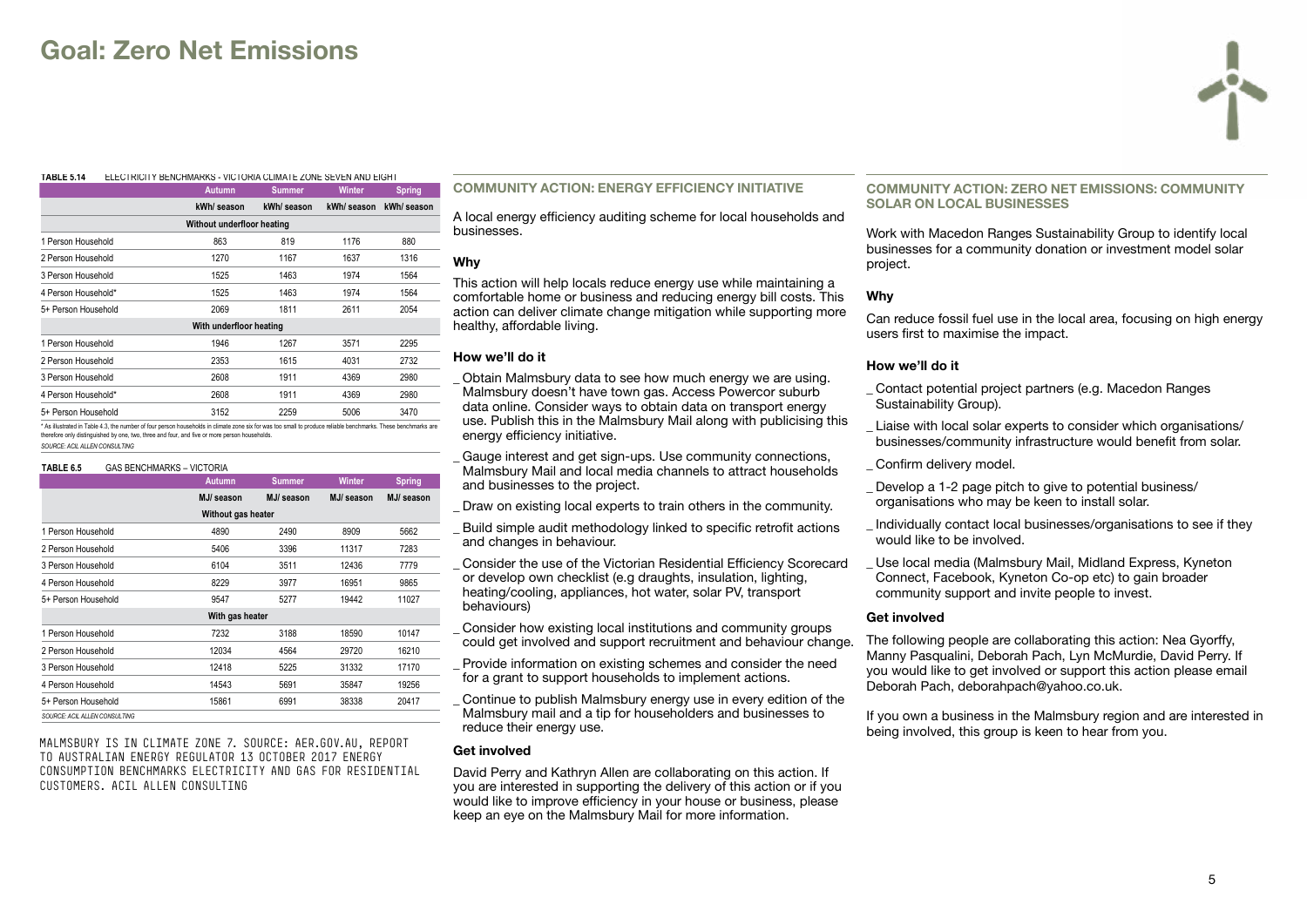### <span id="page-5-0"></span>Goal: Resource wise

#### PERSONAL ACTIONS

If you're not sure where to start, here are some suggestions:

- Before you buy something new, ask yourself "Do I really need this or is it something I can borrow or do without?".
- \_ Prevent food waste. Plan your meals and only buy the food you need each week. If you've got excess, invite someone to dinner!
- \_ Convert organise waste into resources by composting, worm farming or getting a goat to process organic waste.
- \_ Before you throw it away, try and give it away. Consider posting your item on social media (e.g. [Sunbury, Macedon Ranges and](https://www.facebook.com/groups/SunburyBSS/?ref=group_header)  [Surrounds Buy, Sell, Swap Anything](https://www.facebook.com/groups/SunburyBSS/?ref=group_header) or [Kyneton Buy, Swap and](https://www.facebook.com/groups/123414681051780/?ref=group_header)  [Sell](https://www.facebook.com/groups/123414681051780/?ref=group_header)).
- \_ Advanced: Challenge yourself to buy nothing new for a month.



We are shifting the conversation from 'waste' to 'resource use'.

Through avoidance, sharing, reusing, repurposing, and recycling, we can stop putting things into landfill. Instead we will respect that everything has value and embodied energy and can be used rather than wasted.

Through this goal we are contributing to climate change mitigation and creating opportunities to build resilience through sharing and reusing locally.

You can help Malmsbury to be a community that uses its resources wisely by taking personal action or participating in a shared community action.

> BUY NOTHING NEW MONTH IS A NATIONAL EVENT HELD IN OCTOBER EACH YEAR (BUYNOTHINGNEW.COM.AU). WHY WAIT? YOU CAN START BUYING NOTHING NEW RIGHT NOW.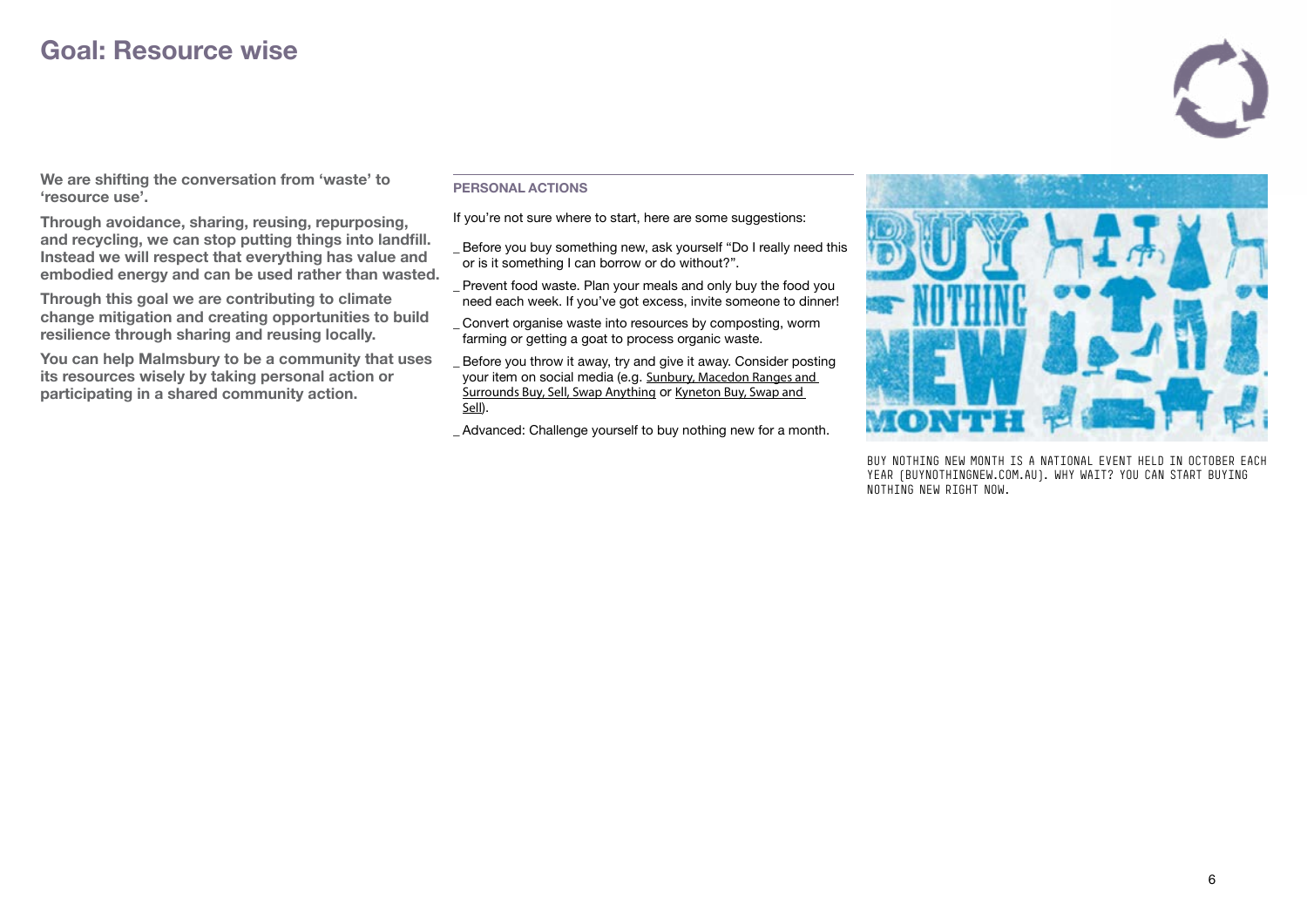### <span id="page-6-0"></span>Goal: Resource wise

#### COMMUNITY ACTION: SHARING AND REUSE OF HARD RESOURCES

Encourage Council to expand the Kyneton Tip Shop and then seek opportunities for local swapping of hard resources (e.g. tables, building supplies etc)

#### Why

- Investigate and pilot potential local sharing initiatives such as:
- +CFA fund raiser where local donate second hand goods for

Supports reuse instead of things being sent to recycling and landfill. This reduces emissions and provide opportunities for the community to access low cost, yet valuable resources.

#### How we'll do it

\_ Lobby Council to expand the Kyneton Tip Shop

- 
- +Local swap at the flea market. resale.
- vehicle, the elderly etc).

+Neighbourly groups or volunteers support those less able to manage their own hard waste (e.g. those without an appropriate

#### Get involved

The following people are collaborating to deliver this action: Alan Sharpe, Sue Walter and Peter Lane. If you would like to get involved or support this action please email Alan Sharp, alan.sharp2@ optusnet.com.au.



#### COMMUNITY ACTION: GREEN WASTE CHIPPING SERVICE

During peak periods, a mobile chipper would travel around chipping green waste. Chipped waste would be deposited in a central location for the community to collect and use as free mulch.

This action may start with a trial to test the needs of the community and prove the case before it is expanded.

#### Why

The Malmsbury community creates a lot of green waste. There is currently no green bin service. However, a green bin service is not necessarily a good fit for the region as the volume of green waste is too large for green bins to satisfy.

This action can stop green waste from being burnt or transported to other areas. Instead, green waste can be chipped and reused locally to reduce emissions and provide a valuable resource back to the community.

#### How we'll do it

There are multiple ways in which the project could be successfully delivered:

- A pilot with a local chipping contractor.
- \_ A community chipper, potentially in collaboration with the CFA and serviced by volunteers, provides low cost chipping for locals.
- \_ A roster where people with trailers collect green waste from others who are unable to transport it.

Consideration will need to be given to avoiding contamination to ensure a high-quality end product.

As this project intersects with Council services (e.g. the amount of green waste going to the tip and waste collection services) continued communication with Council will be important. A business case may be prepared to seek funding from Council to support the pilot. Future opportunities for biochar may be explored.

#### Get involved

The following people are collaborating this action: Peter Lane, Bill Impey, Gormley-O'Brien, Alan Sharpe, Jennifer Anderson. If you would like to get involved or support this action please contact Bill on impey10@bigpond.net.au



WE TALKED TO LOTS OF LOCALS AT THE 2018 MALMSBURY FAYRE.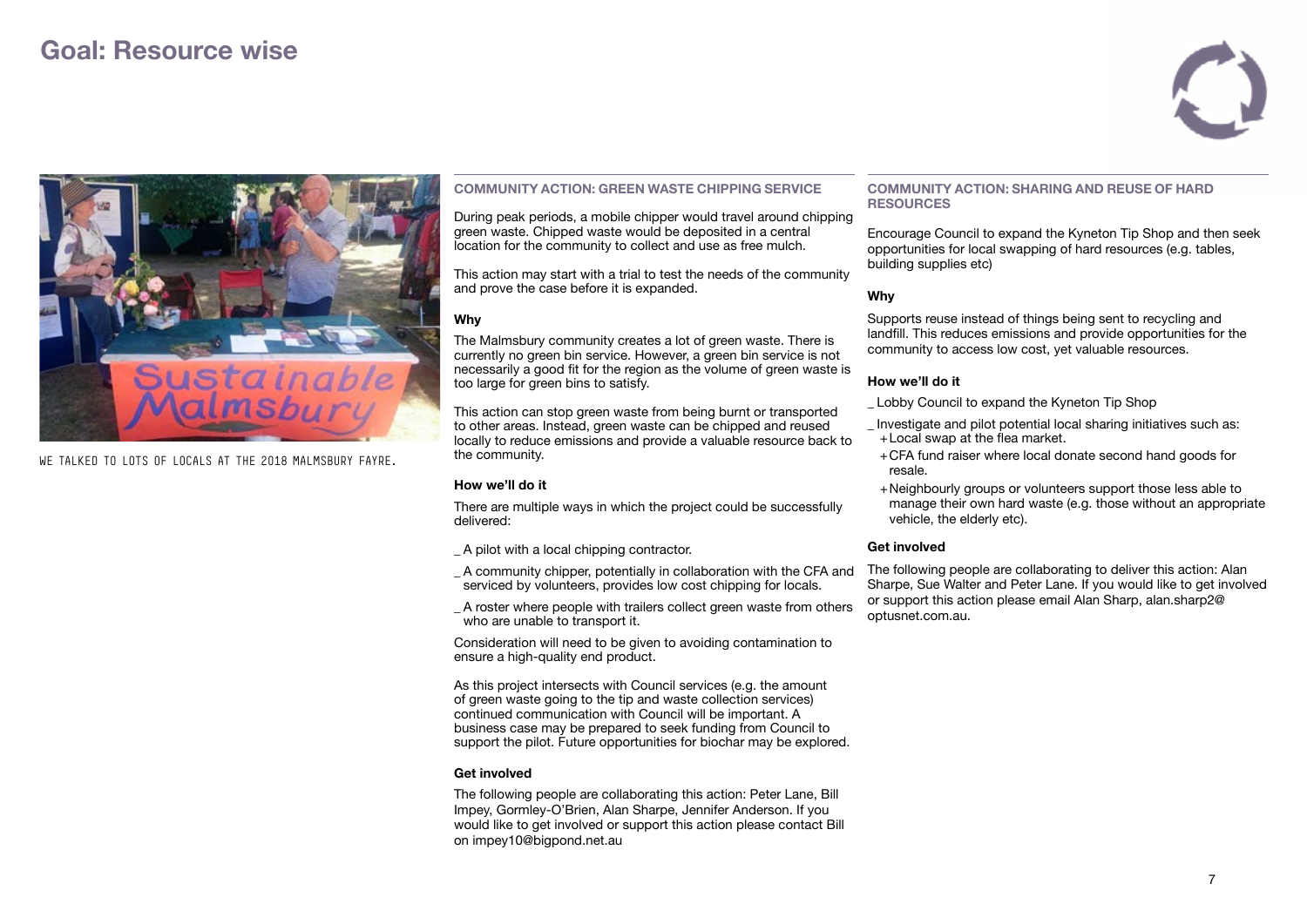### <span id="page-7-0"></span>Goal: Grow a sustainable, resilient and connected community

#### PERSONAL ACTIONS

If you're not sure where to start, here are some suggestions:

- If you don't already know them, visit your immediate and surrounding neighbours and introduce yourself.
- Ask and offer often. If you could do with a hand, ask for it. People are generally happy to help, and you'll pass it forward in other ways. If you're more comfortable with a structured exchange [The](https://www.casseroleclub.com/)  [Casserole Club](https://www.casseroleclub.com/) matches cooks with people in need of a meal and company in the Macedon region.
- \_ Give away or swap excess food production. Deliver to your friends and neighbours, offer produce through social media or pop it on the verge with an invitation for people to help themselves.
- \_ Join a local group. There are many to choose from, for example [Landcare](http://www.mrsc.vic.gov.au/Live-Work/Environment/Environment-Groups-Events/Landcare-Friends-and-Sustainability-Groups#section-1), [Macedon Ranges Sustainability Group](https://mrsg.org.au/), [Kyneton](https://kynetontransitionhub.com/)  [Transition Hub](https://kynetontransitionhub.com/), [Malmsbury CFA](http://www.malmsburycfa.com.au/).
- \_ Advanced: Plan a working bee or social event to nurture a culture of connection and sharing with your neighbours.



Having strong social connections and practiced capacity to collaborate is a key factor in helping communities manage shocks and stressors (heat waves, floods, drought etc). Communities that can self-organise are better able to respond and support each other in times of crises.

Connected communities also have a huge positive impact on the health and wellbeing of individuals within that community.

You can start building Malmsbury's resilience today by taking personal action or participating in a shared community action.

> LANDCARE HAS CREATED SOME GREAT LOCAL CONNECTIONS AND LAND REGENERATION. THIS ACTION AIMS TO FIND ADDITIONAL WAYS FOR LOCALS TO CONNECT, LEARN, LEND A HAND, IMPROVE LOCAL RESILIENCE, SHARE AND GROW FOOD. IMAGE THANKS TO UPPERCAMPASPELANDCARE.ORG.AU

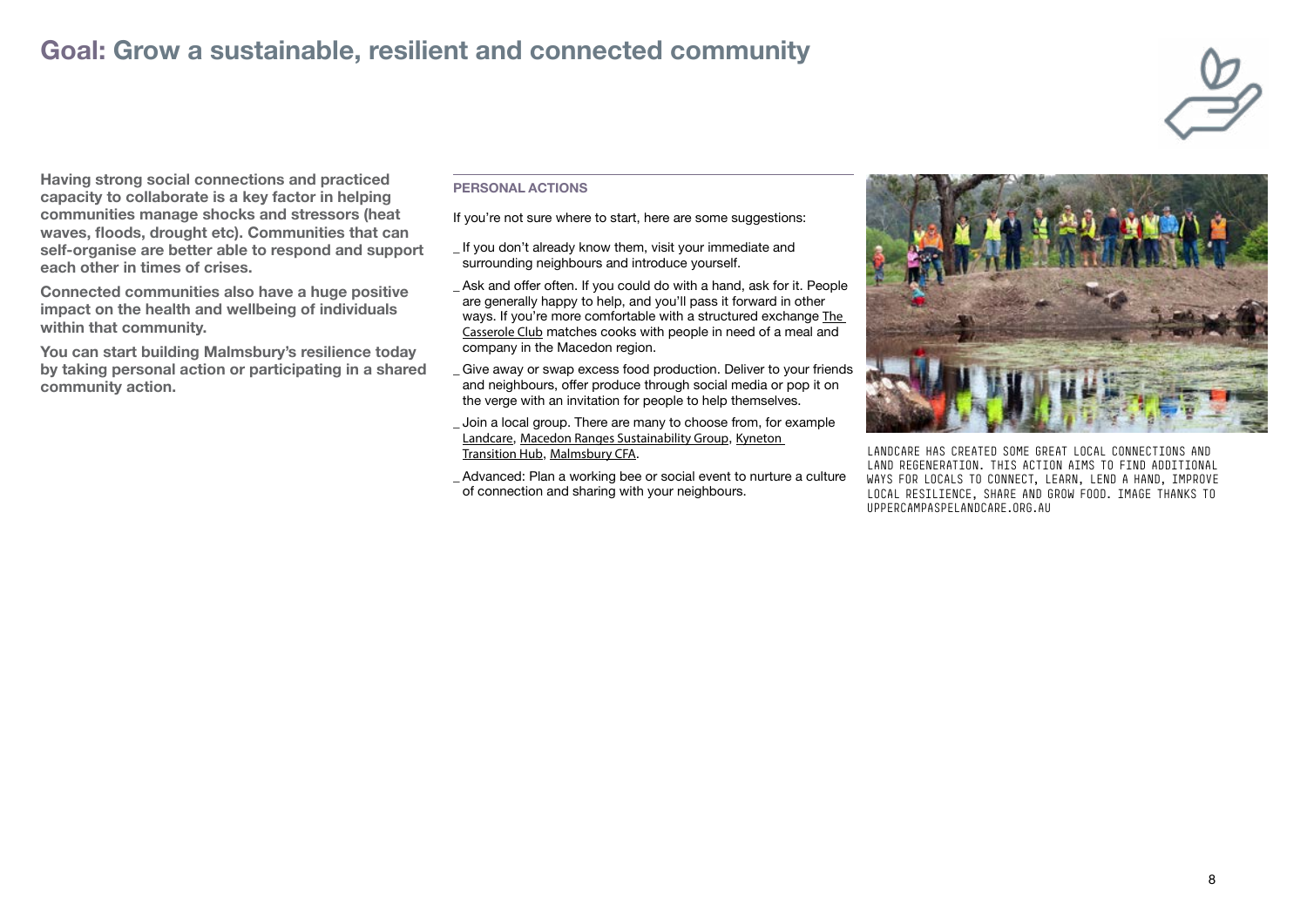### <span id="page-8-0"></span>Goal: Grow a sustainable, resilient and connected community

#### COMMUNITY ACTION: MALMSBURY FOOD WEB

Through things like working bees, talks, garden visits, food/seeds/ plant swaps, progressive dinners we can increase local knowledge and connections.

#### Why

Throughout the development of this Plan, food kept coming up as a key issue for local residents. Everyone is involved in the food system (producer, consumer, gardener, home cook, service or hospitality industry, etc). This creates an opportunity to connect and share around a common interest.

- \_ Consult with existing groups/organisations already working on food related projects or who might like to collaborate. Build on the work that's already being done.
- Co-ordinate the network, including the set-up of a Next Door app that facilitates people in the same neighbourhood to communicate easily with each other.
- Promote the network through existing groups and local media.

This project can create many different pathways for involvement, ensuring everyone in the community can get involved in a way that works for them.

By increasing our ability to produce food locally we can improve our resilience and reduce carbon emissions from food transport.

#### How we'll do it

#### Get involved

The following people are collaborating on this action: Sue Love, Sue Everett, Polly, Deborah. If you would like to get involved or support this action please email Sue Love, fourleaf@netspace.net.au.





PARTICIPATIONS FROM OUR FIRST WORKSHOP IN OCTOBER 2018.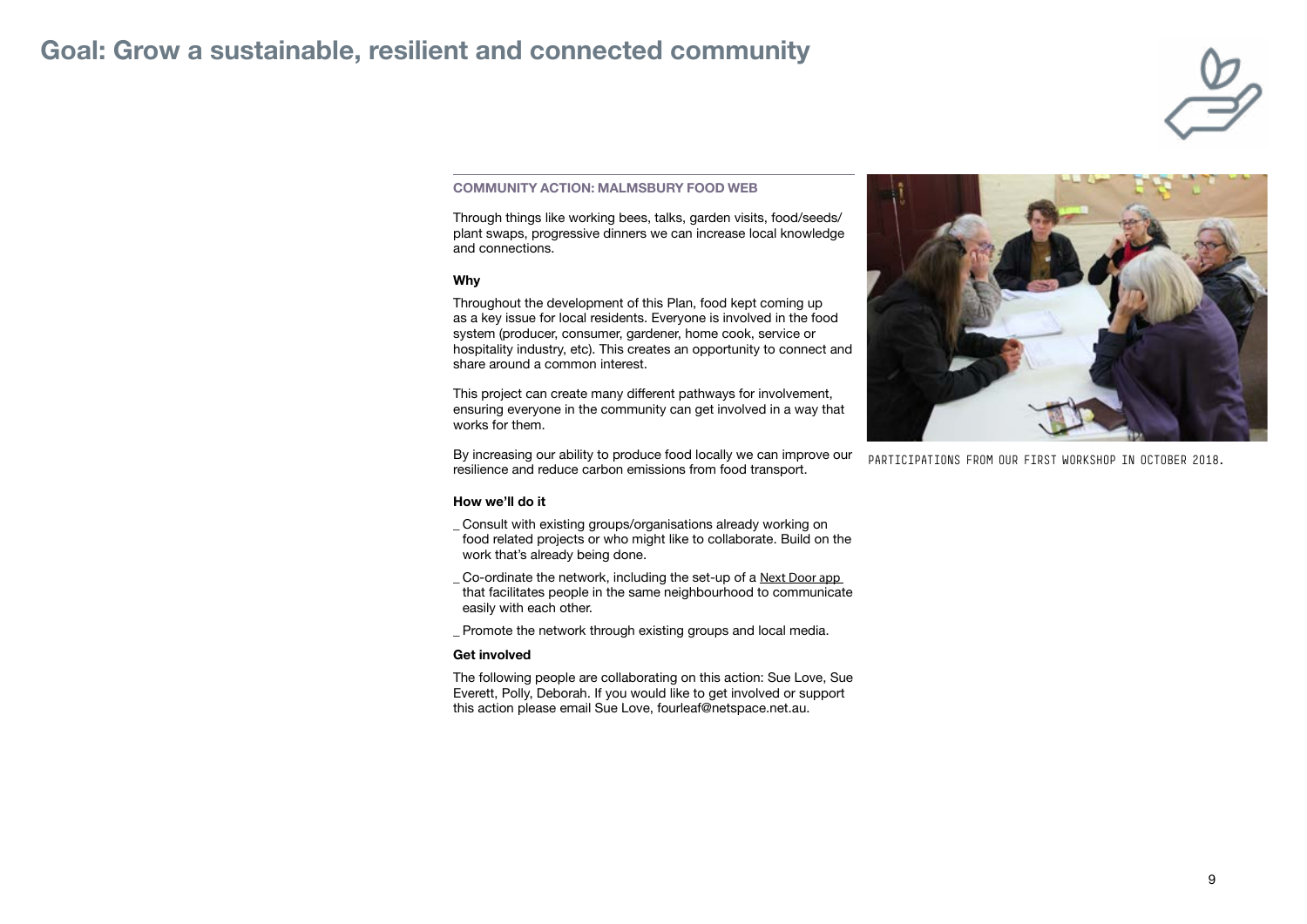### <span id="page-9-0"></span>Getting it done!

The desire to keep the administration of this Plan light came out strongly during the community workshops. As such, there we be no centralised community coordination of the overall plan. Instead, those people interested in each action will work collaboratively to progress that particular action.

It was acknowledged that there are existing community networks that could be used to share information, including the Malmsbury Mail and the quarterly community meeting.

#### RESOURCING OUR ACTIONS

Given the desire to keep administration light, first consider whether a grant is required or whether there is enough collaboration and skills-share to enable to provide to proceed without external funding.

Applying for grants can provide much needed resources, but remember it also requires time is put into applying, managing and reporting on the project. If you decide external funding is required, you might like to consider the sources below:

Macedon Ranges Shire Council: provides a range of grants each year. [Visit their grants page](http://www.mrsc.vic.gov.au/About-Council/Find-A-Grant) to find the right grant for your project.

Victorian Government: Available grants change regularly. Stronger Regional Communities grants are currently open and may be relevant for some projects. [Visit the Grants Victoria website](https://www.vic.gov.au/grants.html) to search for more grant opportunities.

Federal Government: Available grants change regularly. [Visit the](https://www.grants.gov.au/?event=public.home)  [Grants Connect website](https://www.grants.gov.au/?event=public.home) to search the current and future grants.

Philanthropy: The [Australian Environmental Grantmakers Network](https://aegn.org.au/for-grantseekers-old/funder-listing/)  lists a range of philanthropic organisations that supply project funding.

Financial institutions: [Bendigo Bank](https://www.bendigobank.com.au/community/community-funding) and [Bank Australia](https://bankaust.com.au/about-us/news/people/2018-customer-grants/) both offer community grants.

#### MACEDON RANGES SHIRE COUNCIL

Council funded the development of this Plan. Council's project manager, Silvana Predebon, can be contact for implementation advice. Please email SPredebon@mrsc.vic.gov.au.

Council will host a check in meeting during 2019. The meeting will be an opportunity for the community to reflect on implementation progress, and help Council understand how the planning process could be adapted to spark climate change action in other regions.



THE AUSTRALIAN ENVIRONMENTAL GRANTMAKERS NETWORK (AEGN) ENCOURAGES PHILANTHROPISTS TO CONTRIBUTE TO A POSITIVE ENVIRONMENTAL LEGACY FOR FUTURE GENERATIONS. THEY HAVE A GOOD LIST OF PHILANTHROTIC ORGANISATIONS THAT COULD SUPPORT YOUR PROJECT. IMAGE: AEGN'S GANTMAKERS HANDBOOK, PHOTO COURTESY OF GOZER.COM.AU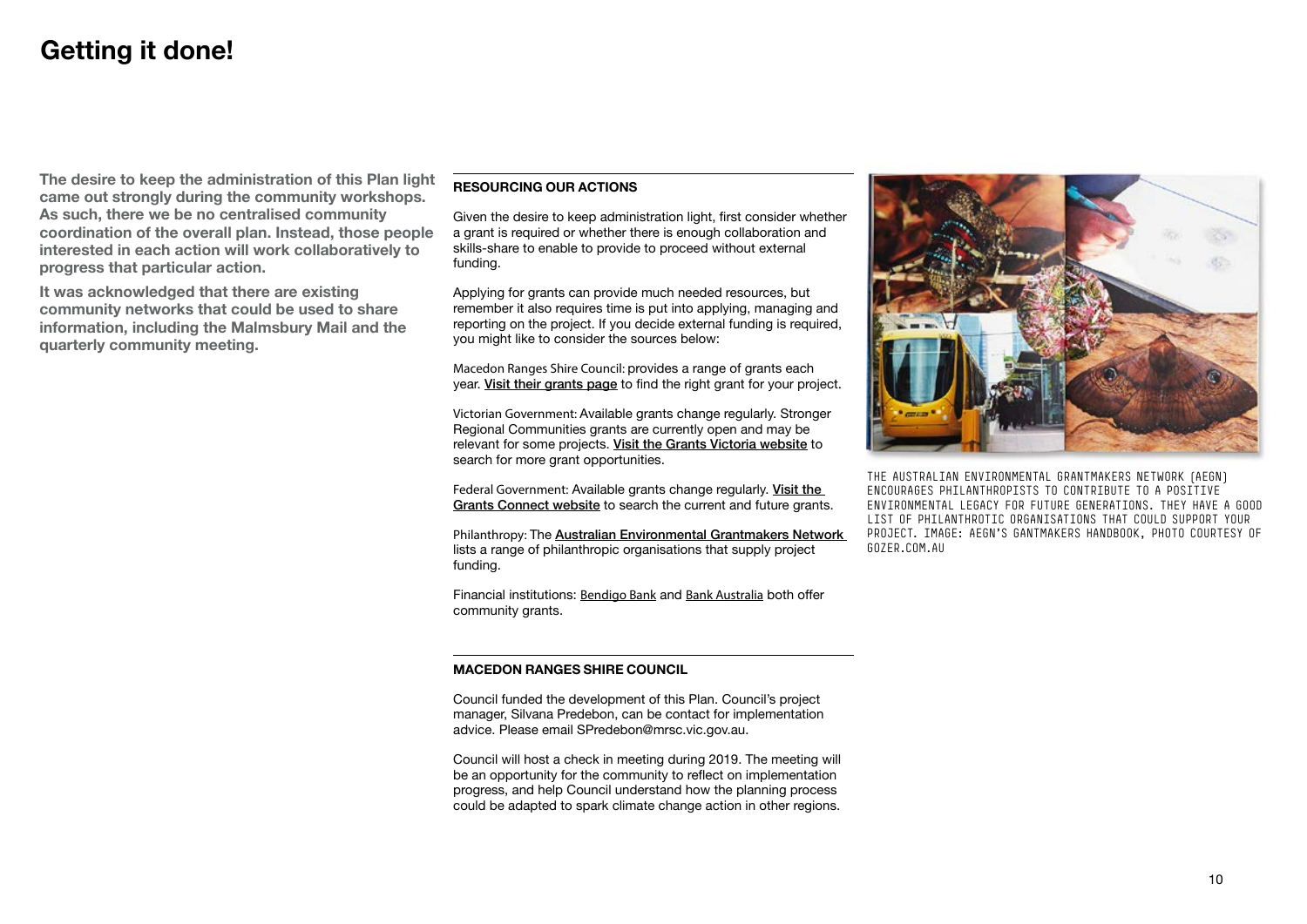### <span id="page-10-0"></span>How we created this Plan

This Action Plan was created over spring/summer of 2018/19 through a series of community events and workshops attended by local residents.

Info session (14 October 2018):

We came together to discuss the project, seek initial feedback and let people know about the proposed process.

We created principles for working together, created a community skills list, considered Malmsbury's strengths and weaknesses in relation to climate change and brainstormed potential actions.

Workshop 1 (28 October 2018):

Workshop 2 (11 November 2018):

We defined what the structure and governance for the Plan, discussed and selected headline community goals, created a criteria for ranking potential actions, selected draft goals and actions to test with the broader community.

Workshop 3 (10 February 2019):

We formed action groups and scoped each action that you see in this plan. From here, group will get together to move from planning into delivery. It's not too late to get involved - most actions have a contact email listed and you can simply get in touch with them.

The workshops were funded by Macedon Ranges Shire Council as a prototype for how to empower communities to organise a local climate response. The insights from this process will support Council to deliver services to other communities. HIP V. HYPE Sustainability facilitated the workshops and provided advice.

The hardest work was done by the workshop participants who thought deeply about what's needed in Malmsbury and how it could be done.



WE HELD A COMMUNITY INFO SESSION ON THE 14 OCTOBER 2018.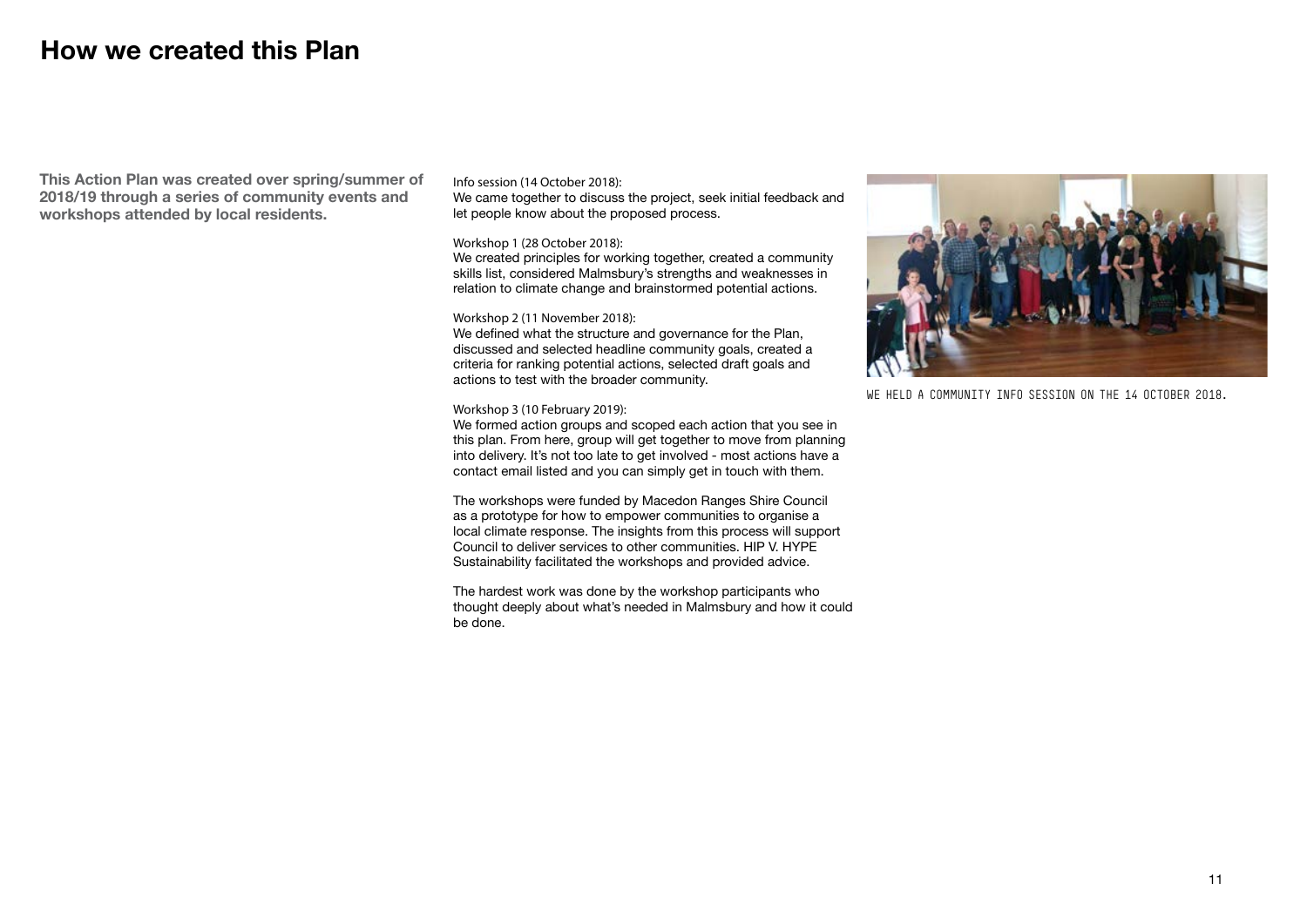Alan Sharp Alicia Illingworth Andy Rigby Anne Savvinos Anthony Stephens Bernice Snowden Bill Impey Carol Westrup Chris Bromley Chris O'Higgins David Gormley-O'Brien David Perry Dean Farago Deb Cox Deborah Hambleton Deborah Pach Diana Brady Ed Neve Elise Zoluck Fiona Halloran Gabriel Martin George Lianos Graham McNicol Grazyna Van Egmond Heather Venn

Helen Anderson Helen Chilianis Hugh Kelly Jack Forrest Jane jervis-Read John Chilianis Julia Impey Julie Goldsworthy Karl Fitzgerald Kathryn Allen Lee Ferguson Len McDonnell Lyn McMurdie Madeleine Zarb Manny Pasqualini Marg Gray Michael Stambrey Mike Aston Mirella Gavidia Moya Aston Nea Gyorffy Nicole McBain Pam Cornthwaite Patrick Walsh Peter Lane Phil Melgaard

Phil Treacey Polly Christie Ray Brindle Rayna Fitzgerald Robert Newton Ross Wilkinson Ruby Ferguson-Gamble Siobhan O'Shaugnessy Stephen West Sue Everett Sue Love Susan Walter Sylvie Taash McIntyre Tony Fryer



### <span id="page-11-0"></span>Thank you!

This Plan was created through the interest, ideas, and generous contributions of the Malmsbury community, including participants from the info session, workshop and Fayre listed on this page.

PARTICIPANTS FROM OUR FIRST WORKSHOP IN OCTOBER 2018.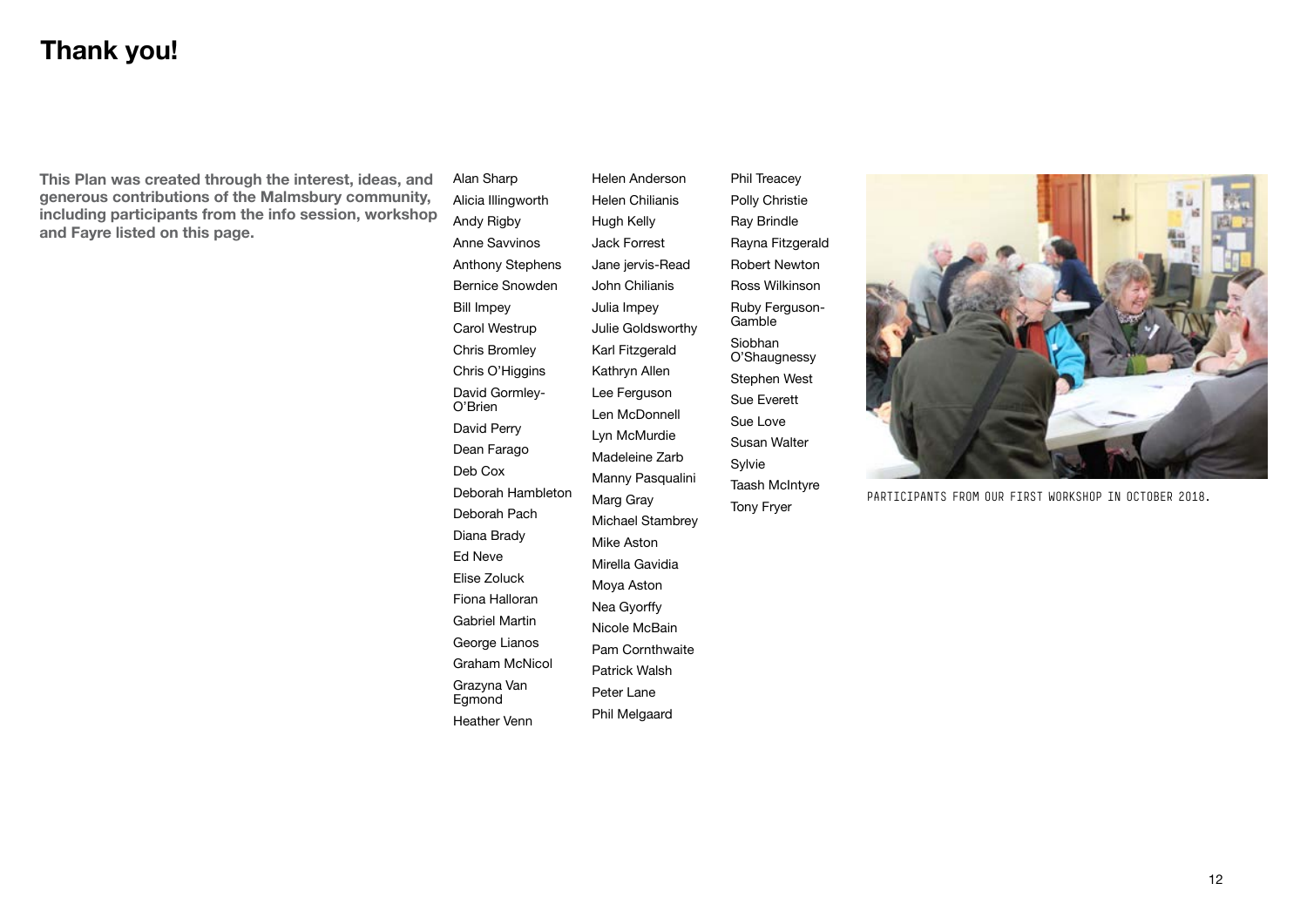# <span id="page-12-0"></span>Appendix

### ACTIONS: COMPLETE BRAINSTORM

Below is the full list of actions and ideas that were derived throughout the process of creating this Plan. Once the current actions have been completed, we can look to these and to new ideas, for the next things we want to achieve. In the meantime, if you want to bring one of these actions to life, go for it!

#### Sustainable building

- \_ Develop a multi-dwelling sustainable building project to attract people to the area (e.g. Castlemaine example) "Good system of living"
- \_ Move toward 100% renewable with all electric appliances. Electrify heaters and cooking. Displace gas (inc. bottled) and wood stoves.

#### **Transport**

Make biochar (Biochar is commonly made from waste material ranging from peanut shells to rice straw to wood scraps. During the slow baking of biomass in the near or total absence of oxygen. gas and oil separate from carbon-rich solids. The output is twofold: fuels that can be used for energy and biochar that can be used to enrich soil).

- \_ Try to increase train frequency
- \_ Improve paths for walking
- Improve railway station better community use
- \_ Commuting EV fleet for local trip. Electric recharging stations

#### Education

\_ Integrate sustainability into learning activities (Malmsbury Primary School)

#### Reducing food waste

- More info/input in supermarket policies re good packages (refer to War on Waste TV program). Liaison between Malmsbury and Woolworth to better lower their carbon footprint
- \_ Community recycling hub
- Advocacy for reduction in waste/plastic usage use of media
- \_ Community goats to reduce green waste (existing project in 1 area of Malmsbury)
- \_ Recycling education and community-based waste and recycling
- \_ Implement green waste bins and annual hard rubbish collection
- Improve materiality of takeaway containers use by shops in town so they are easily recyclable (Trashless Takeaway)
- Program to reduce recycling contamination
- \_ Recycling strategy for the town

#### Waste and resources

Practice regenerative agriculture (no tillage), diverse cover crops, in-farm fertility (no external nutrients), no pesticides or synthetic fertilizers, and multiple crop rotations. Together, these practices increase carbon-rich soil organic matter and conservation

#### Agriculture, food and ecology

- \_ Getting farmers engaged and onside
- \_ Network for accessing local food. Food swap, help for low income families, e.g. Glen Lyon market use local suppliers – once a month help create community contacts
- \_ Better planning to replace willows and weeds immediately with native planning on rivers so weeds don't grow back and so the net result is not demanding of the landscape and heating of the water, killing local fish.
- \_ Vegetation planning that considers carbon, fire, flood, food, beauty
- \_ Community garden
- \_ Cooperative group to help manage surplus food through distribution, making preserves etc

\_ Community info on roundup and similar garden products that are

\_ Encouraging a plant rich diet. E.g meat free Mondays

\_ Encourage silvopasture (the intentional combination of trees, forage plants and livestock together as an integrated, intensively-managed system. Silvopasture can provide profitable opportunities for softwood or hardwood timber growers, forest

- detrimental to the environment
- 
- landowners, and livestock producers)
- agriculture
- 
- principles
- produce
- (see [Darren Doherty's work in Bendigo](https://vimeo.com/154090332))

\_ Practice afforestation (creating new forests where there were none before). Work on this is already happening e.g. tree planting and grassland on the Common and in the cemetery

Increase the number of properties running on permaculture

\_ Seek opportunities to strength the local sale and swap of local

\_ Set up local systems for carbon sequestration in the landscape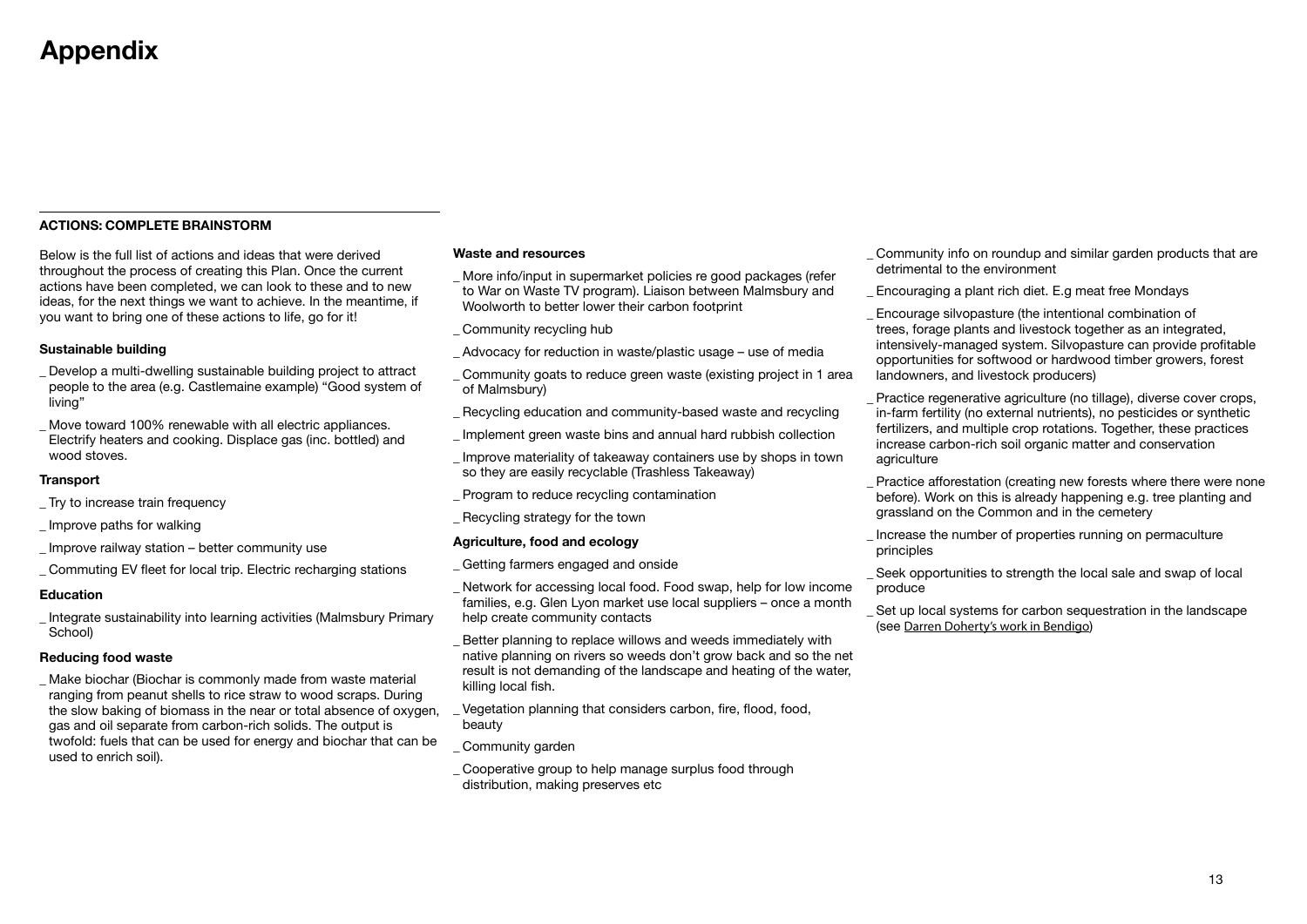#### Energy

- \_ Tour communities elsewhere that have renewable energy projects
- \_ Partner with Youth Justice Centre to get solar on their (new) building (it's likely that they are the largest single energy user in town)
- \_ Develop an assistance program to help people cope with increasingly high energy costs
- \_ Helping people reduce energy use at home with personal heating options (heat blankets and cushions as alternative to heating whole rooms)
- \_ Retrofitting homes to assist with heat loss (e.g. pelmets, correct window coverings, insulation)
- \_ Malmsbury microgrid solar, peer-to-peer, enable islanding during storm / fire outages
- \_ Use bicycles in the gym to generate power
- \_ Community wind farm on Post Office Road (there was some agreement and disagreement noted on this comment)
- \_ Community solar schemes shared purpose, group PV generation etc with individual and community batteries
- Solar farm
- \_ Macedon Ranges Community Energy Park existing Macedon Ranges Sustainability Group project that aims to generate enough clean electricity to match the local consumption of the entire Macedon Ranges.
- \_ Solar schools project existing Macedon Ranges Sustainability Group project
- \_ Funding Renewables in the Macedon Ranges existing Macedon Ranges Sustainability Group project that sets up a revolving fund through low interest, fixed term loans
- \_ MASH (More Australian Solar Homes) an existing non-for-profit solar panel bulk buy and installation program by Central Victorian Greenhouse Alliance
- \_ Community bartering program or co-op for skills and services
- \_ Encourage local industries to engage with and employ local community members
- \_ Develop an active community hub
- \_ Expand the role of the existing fireguard groups toward a focus on community resilience
- \_ Create eco teams who learn to do sustainable things together
- \_ Create a [Good Karma Network](http://www.goodkarmaeffect.com/networks/) social network for the region using Facebook or another social media platform
- **Start a local [Casserole Club](https://www.casseroleclub.com.au/) using the existing free online program**
- 

**Other** 

Ban petrol leaf blowers for council cleaning

#### Resilience and community building

### GOALS: COMPLETE BRAINSTORM

Below is the full list of goals that were derived throughout the

\_ 80% rooftops with solar PV (including heritage)

- process of creating this Plan.
- \_ Zero Net Emissions
- 
- Reduce travel-related carbon emissions by 5% per annum
- \_ Dwellings are future-proofed to deal with sever climate change (water, fire, food, power…)
- \_ Every household is doing something by 2025
- Sustainable growth
- Reduce burning of greenwaste by 100%
- \_ Wise resource use
- Reduce contamination of recycling stream by 100%
- \_ Reduce waste by 80% in 5 years
- \_ A plastic free town

### <span id="page-13-0"></span>Appendix